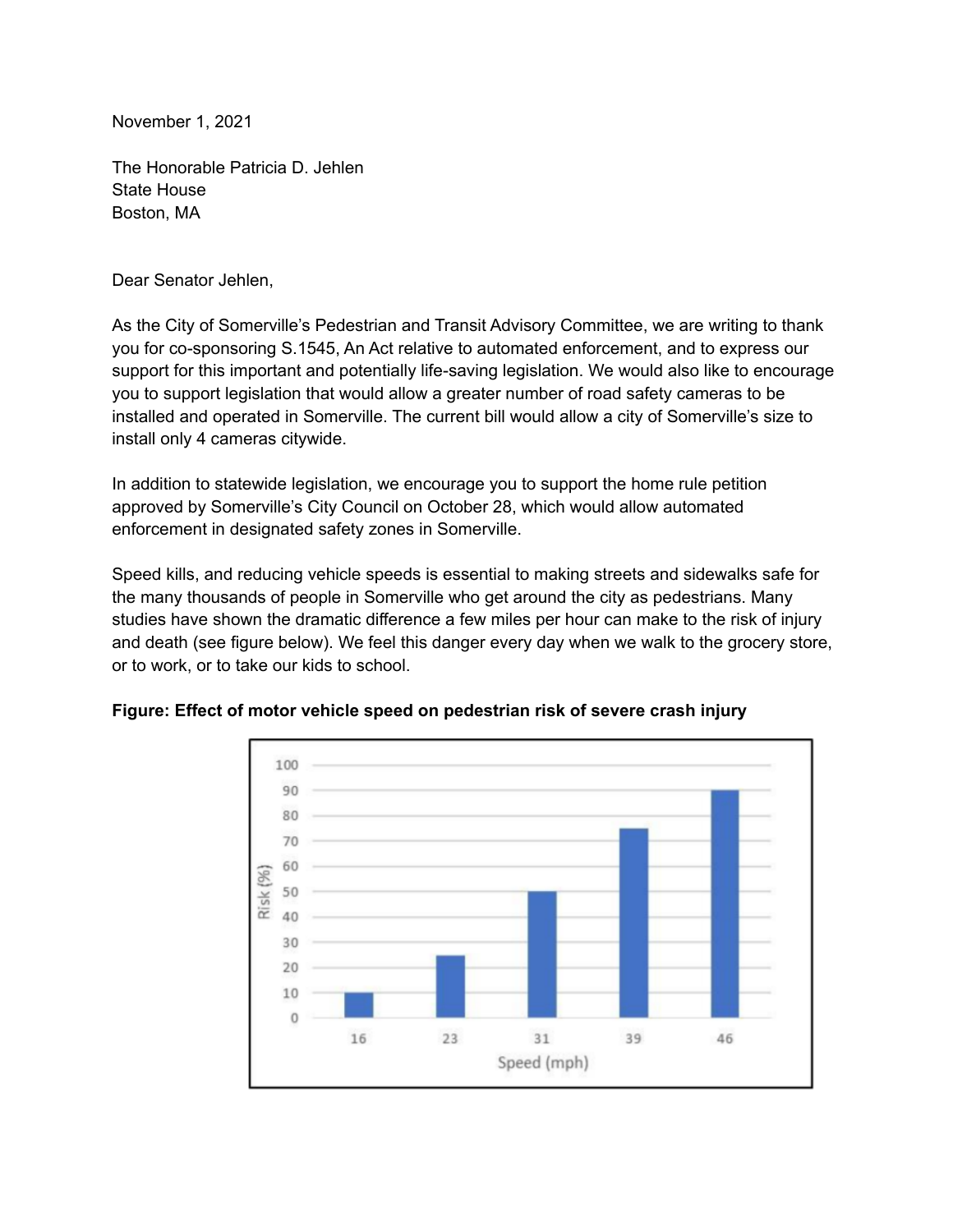Source: National Transportation Safety Board, Pedestrian Safety, Special Investigation Report NTSB/SIR-18/03, September 25, 2018, page 8.

Automated enforcement is one tool that works to reduce vehicle speeds and prevent injuries from car crashes. It has proven effective in cities across the world, including Chicago ([link](https://chi.streetsblog.org/2017/03/20/study-red-light-cams-improve-safety-have-spillover-effect-on-other-intersections/) to Streetsblog Chicago article reporting on a [Northwestern](https://chi.streetsblog.org/2017/03/20/study-red-light-cams-improve-safety-have-spillover-effect-on-other-intersections/) University study) and New York ([link](http://www.nyc.gov/html/dot/downloads/pdf/speed-camera-report-june2018.pdf) to NYC DOT, Automated Speed [Enforcement](http://www.nyc.gov/html/dot/downloads/pdf/speed-camera-report-june2018.pdf) Program Report 2014-2017). The Boston Region Metropolitan Planning Organization (MPO) reviewed U.S. and foreign case studies in its January 2021 Review of Vision Zero Strategies ([link](https://www.ctps.org/data/html/studies/bikeped/review-of-vision-zero-strategies/Review-of-Vision-Zero-Strategies.html)). According to the MPO,

> All of our international case studies mention automated enforcement as a key strategy. Portland, Oregon, and Washington, DC, saw 53 percent and 70 percent decreases in fatalities, respectively, after implementing [automated speed enforcement]. The rate of vehicles speeding 10 mph over the speed limit in Washington, DC, fell from 1 in 3 to 1 in 40 (Phillips and Monzón 2015); the presence of speed cameras in Montgomery County, Maryland, resulted in a 59 percent reduction in the likelihood for drivers to speed 10 mph over the speed limit when compared with similar roadways in two nearby Virginia counties without cameras (Hu and McCartt 2015).

Once legally authorized, automated speed enforcement can be implemented quickly, and this is an advantage it has over other Vision Zero strategies. We believe that street design is the best way to end traffic violence; streets where dangerous driving is physically difficult or impossible can make life outside of a car safe and pleasant. However, building better streets takes time, and even recently reconstructed streets in Somerville are often too forgiving of dangerous speeds. Beacon Street, where reconstruction began in 2016 and ended in 2019, is an example of both the time it takes to design and build streets and the often imperfect results. By contrast, road safety cameras can be installed in a matter of months and could begin improving safety citywide on a much shorter timescale than a redesign of all our streets.

S. 1545 would create a pilot automated enforcement program in Massachusetts, and it would be a good step forward. It is a thoughtfully written piece of legislation that includes ample safeguards to address concerns about automated enforcement, such as the concern that municipalities could prioritize revenue over safety.

However, the bill has two key limitations that greatly reduce its potential positive effect on pedestrian safety. First, it would cap the number of municipalities that can participate. Only 10 of Massachusetts's 351 municipalities would be allowed to operate road safety cameras at one time (Section 10A). Second, it would severely limit the number of road safety camera systems. Cities and towns would be restricted to one automated road safety camera system per 20,000 residents (Section 2(b)).

For Somerville, this would mean cameras at only 4 locations in the entire city. This limited number means that the program would have a small effect at best. Additionally, since Somerville